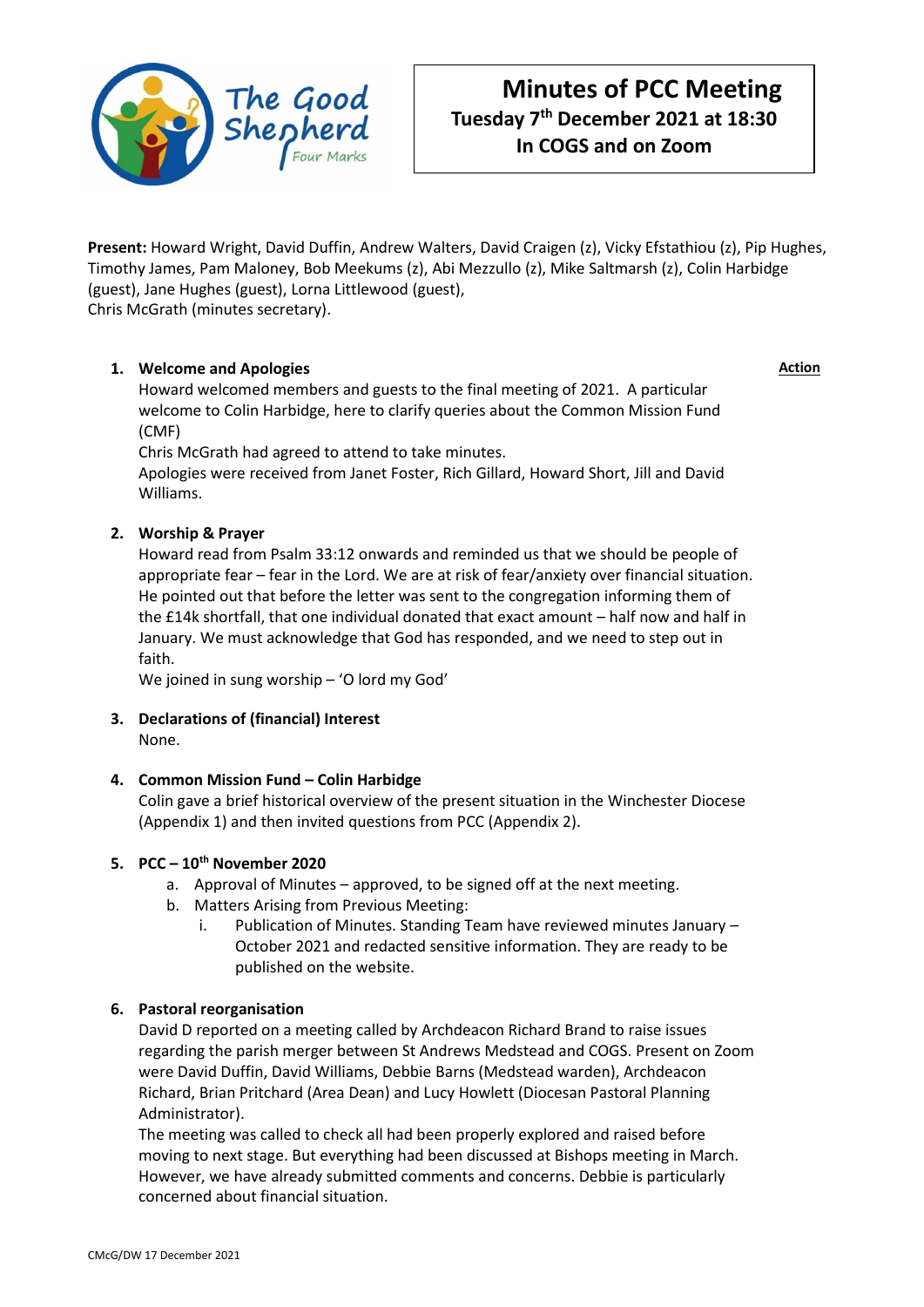Richard was asked what help is available, - archdeacon mentioned contact with others, particularly Alton Parish of the Resurrection (POTR) who have been through such a merger before.

There will be a meeting on 16th Dec of the dMAP committee planning meeting, to start formal process as previously explained.

Discussion about when we discuss finer details regarding PCCs etc? Reluctance to make decision without more information. No point in looking at finances or constitution of PCCs until the merger is definitely going to happen.

The plan is that two parishes become one. The only alternative would be to have two parishes within one benefice. In the short term this looks easier. In the long term it complicates decisions. It would also mean that Howard would need to divide his time to run two parishes, which would mean he could give neither the supervision they would want. Hence the alternative is considered undesirable.

COGS and St Andrews must decide the next step. There is nothing the diocese can decide for us, but not a lot of guidance they can give either. As issues are being faced in twenty-two areas advice could be shared/pooled, e.g., over Charity Commission regulation changes, etc.

If either party objects, there need to be sound reasons, not just 'I don't want it'. Medstead, as the smaller parish, feels understandably vulnerable, having serious concerns particularly over finance.

Clearly, once formal proposals are on the table, objections will come into the open.

## **7. Finance.**

- a. Report from Finance Team (doc: *Fund Rasing Projects - Meeting Nov 2021.docx*) The report was described as the Team's initial suggestions. They will be meeting in early 2022 to discuss the ideas further and who takes responsibility for particular ideas.
- b. Agreeing Budget for 2022 (doc: *Draft 2021 budget for PCC 07-12-2021.pdf*) David Craigen advised that the document is still a forecast as full figures for 2021 are not yet available. He then took PCC through the document. One-off gifts had come in as a result of Howard's parish letter. Seven families had reviewed their giving; two had to decrease, five were able to increase. Overall, there was little change. A member inquired about £7k 'other costs of Children's/Family work'. In general, these were expenses relating to hospitality/materials/toddlers' group/bumps and babes/preschool resources/mileage, books, youth weekends, etc. It was recognised that it would not be a good use of time for staff to create a detailed breakdown, while acknowledging that PCC have a responsibility to see money being spent appropriately.

There was some discussion regarding whether we should be making savings or continue to step out in faith and rely on God's provision, despite the continued downward trajectory.

David C proposed that we use the current budget figures to measure our performance in 2022. Howard seconded. The proposal was **carried** with **one** objection and **one** abstention.

Howard proposed a vote of thanks to David Craigen for his management of finances.

## **8. Other Diocesan Matters**

- a. Diocesan Carbon Zero strategy, feedback Item deferred to next meeting
- b. Protect Duty No further discussion required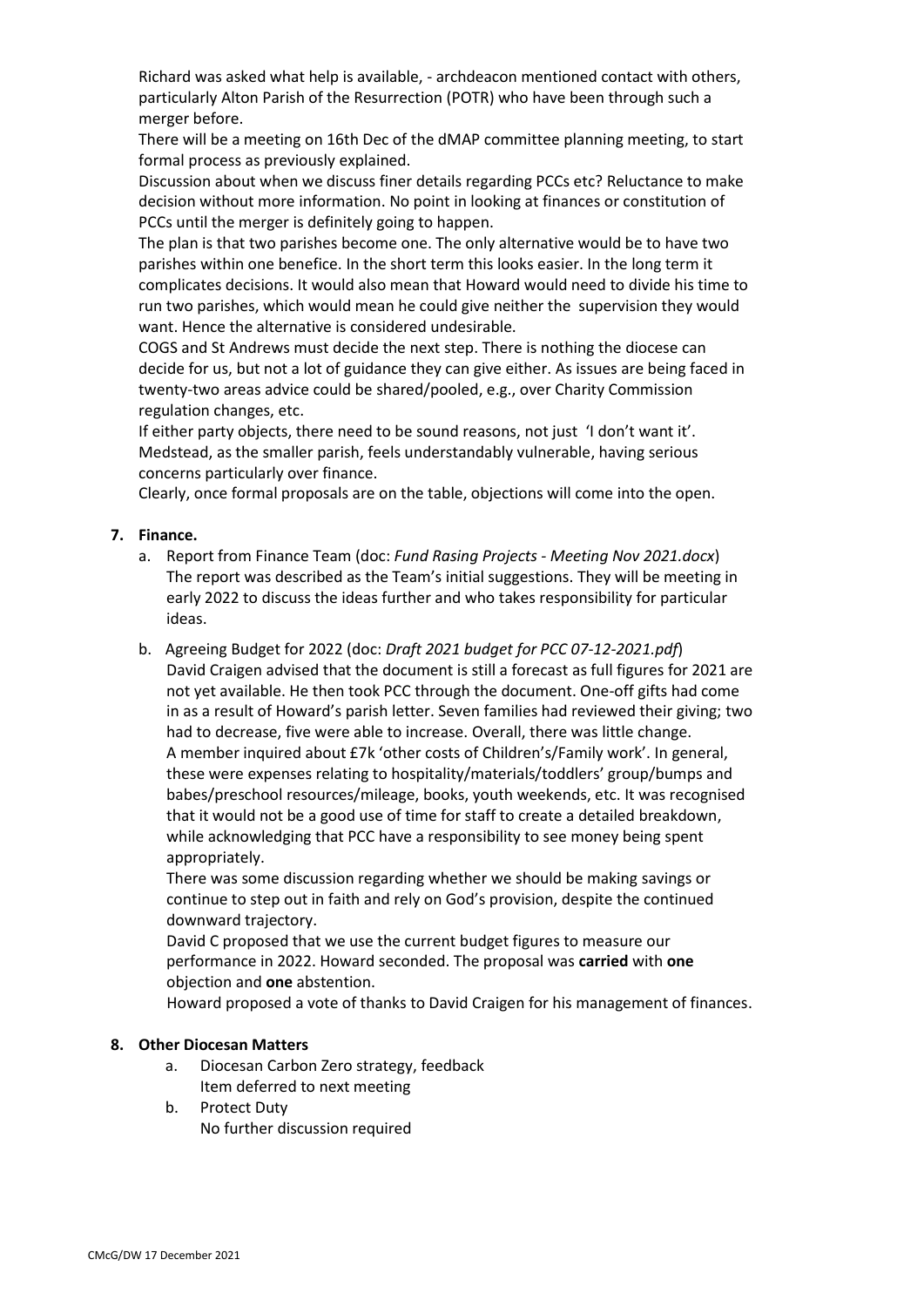# **9. Teams**

a. Personnel:

| One person has been approached; we await a reply | нw |
|--------------------------------------------------|----|
|                                                  |    |

- b. Building. Nothing to report.
- c. Ministry Leaders. Nothing to report.
- d. Mission Team. A paper is to follow. It is suggested at this stage that we continue to support six of the original twelve 'Missions of the Month' by prayer and maybe fundraising. **Mission Team**

## **10. Safeguarding**

Paul Dorey, Safeguarding Officer, requests that copies of the Safeguarding Training certificates that PCC members obtain should be emailed to him for the record. **PCC**

## **11. Health and Safety.**

The November 2021 Report (doc: *21.11.04 H&S Report.docx*) was received and noted.

#### **12. Any Other Business. None.**

#### **13. Date of next meeting:**

11<sup>th</sup> January 2022 @ 7.30pm As the only special agenda items are End of Year figures and Carbon Zero Strategy, the date may be moved on a couple of weeks (Note added 01/01/22: next meeting moved on to 25<sup>th</sup> January 2022.)

Howard concluded the meeting with prayer.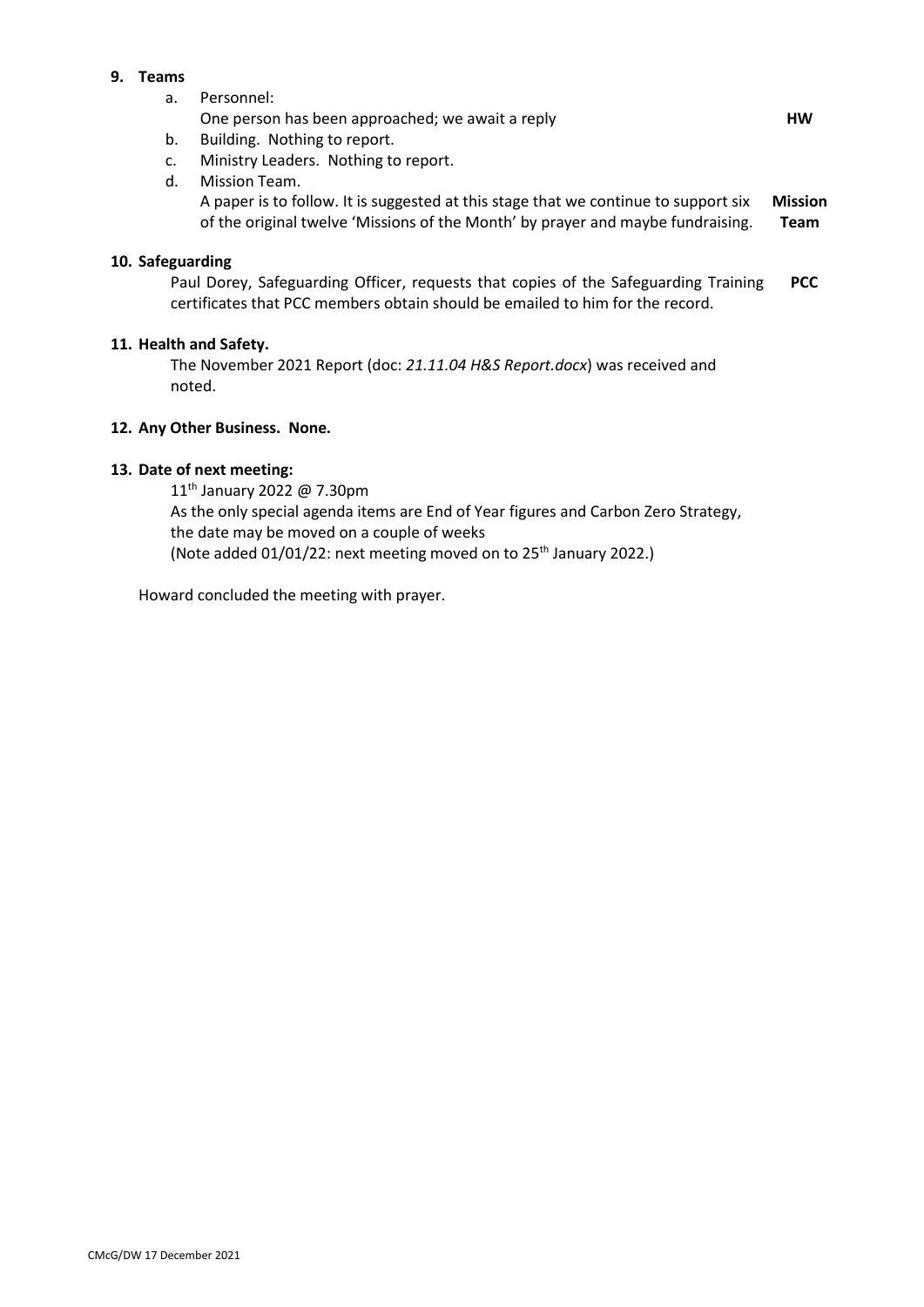#### Appendix 1

## **A brief historical overview of the present situation in the Winchester Diocese** Colin Harbidge

Last 2+ years have been complicated by several factors.

The Diocesan Budget of about £12/13 million breaks into 3 areas:

- 1. Mission development, 79% cost of local clergy, stipend/pension/national insurance, buildings and ministry.
- 2. Mission support, 15% central support finance team, diocesan posts, legal requirements.
- 3. National churches mission 6% (has reduced recently) this covers training so benefitting local churches too.

Income through the Common Mission Fund (CMF) – at 80% from parishes it is similar to 79% at (1) above.

Although Winchester is one of the oldest dioceses in the UK, it doesn't have much historical income. This is not a recent phenomenon; it goes back to the Civil War! We can compare Winchester to Oxford which has £¾M pa. historical income compared to our £200k. Therefore, the Winchester Diocese is wholly reliant on parish donations. There is no slack when things go awry, and CMF is vital. Colin thanked COGS for stepping up and making our contribution.

More recently (mid 2019) synod approved a 3-year challenging vision. By end of year that shortfall was massive.

Early 2020 savings were proposed, aiming to avoid £8/900k shortfall. The March 2020 lockdown made things worse as churches reported a huge fall in income through cancelled hall rentals/fundraising, and there is no end in sight. There was uncertainty around who would return afterwards? Some people would get used to doing other things on Sunday. There has been plenty of great effort online, but overall, there has been a 20% impact on attendance across the country. We still hope it may improve but it remains worrying.

2020 budget was immediately reviewed, and an emergency budget established for 2021. All saving is difficult and painful. Staff and curates have been furloughed, vacancies frozen, and all property improvements stopped (except emergencies). Parishes were great; many used their reserves and we survived 2020.

2021 has been worse as reserves can only be spent once. The taskforce made £1.5/2M savings. Posts were closed and twenty-two staff positions were cut, causing pain and challenges in many parishes. However, there was no alternative. Cuts will have serious impact on spreading gospel/mission, so we must hope these will be temporary.

There is huge pressure on stipendiary clergy. There are many vacancies and we currently have less than 100 stipendiary staff.

The 2021 Budget was reduced from £10M to £9.3M so all parishes have been asked for less, but next year the budget will increase to £9.6M as our intention is to step out in faith. We are all being asked for 7% increase during this time of unprecedented financial crisis.

A Panel looks at requests for reduction of contribution and has refused COGS request of £6,000 reduction as we still have reserves while some parishes are in the red. However, contribution to CMF is a gift so we can refuse to give full amount

Looking at diocese situation in three different areas:

- 1. Financial stability of parishes is worse than it has ever been
- 2. Quality of teaching/discipleship is very good
- 3. Level of trust in the diocese is as low as ever with some parishes who are losing vicars are refusing to give to CMF, seemingly to 'punish' the bishops. However, in reality it's the other parishes that lose out, not the bishops.